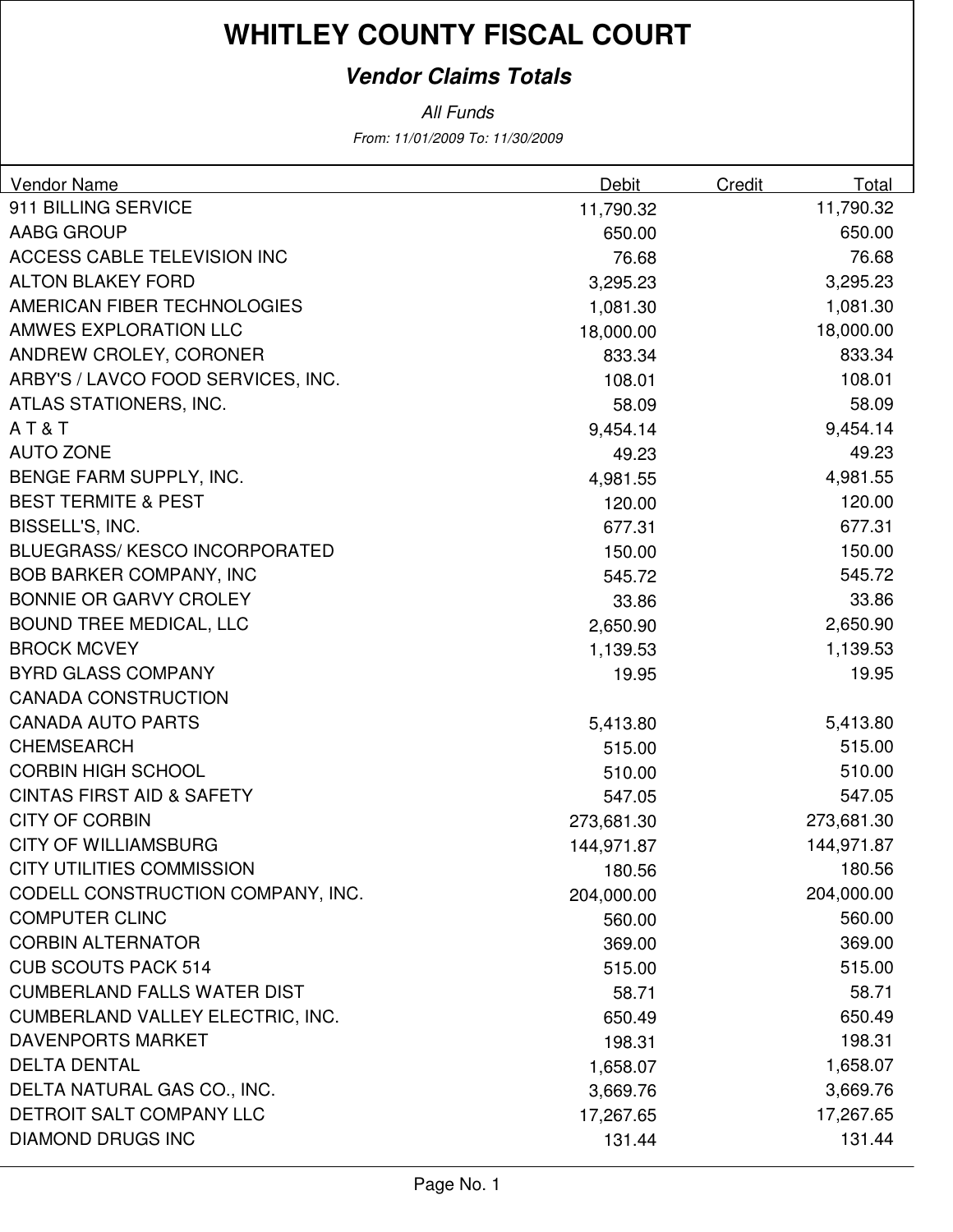### **Vendor Claims Totals**

| <b>Vendor Name</b>                       | <b>Debit</b> | Credit | Total      |
|------------------------------------------|--------------|--------|------------|
| <b>FAMILY DOLLAR STORE</b>               | 442.15       |        | 442.15     |
| <b>DOMINO'S PIZZA</b>                    | 47.22        |        | 47.22      |
| ELLISON'S SANITARY SUPPLY CO., INC.      | 575.00       |        | 575.00     |
| ELMO GREER & SONS, INC.                  | 234,229.64   |        | 234,229.64 |
| <b>EMBLEM ENTERPRISES INC</b>            | 611.41       |        | 611.41     |
| <b>EMERGENCY COVERAGE CORP</b>           | 1,251.29     |        | 1,251.29   |
| <b>EVAPAR</b>                            | 1,230.23     |        | 1,230.23   |
| <b>EZ COUNTRY</b>                        | 425.00       |        | 425.00     |
| <b>FALLS FORD</b>                        | 60.00        |        | 60.00      |
| <b>FAULKNER AND TAYLOR</b>               | 398.52       |        | 398.52     |
| FIRST RESPONSE OF THE BLUEGRASS          | 262.00       |        | 262.00     |
| <b>FLEETONE</b>                          | 21,472.07    |        | 21,472.07  |
| G & K SERVICES, INC                      | 1,365.78     |        | 1,365.78   |
| <b>GARY CHAMBERS</b>                     | 6,237.53     |        | 6,237.53   |
| G & C SUPPLY CO. INC.                    | 2,197.31     |        | 2,197.31   |
| <b>GRETA PRICE</b>                       | 137.50       |        | 137.50     |
| <b>HAMLIN &amp; KERSEY</b>               | 329.00       |        | 329.00     |
| <b>HARDEE'S</b>                          | 298.31       |        | 298.31     |
| <b>HARVEY'S CHEVRON</b>                  | 30.00        |        | 30.00      |
| <b>HEALTH PROFESSIONALS LLC</b>          | 4,751.82     |        | 4,751.82   |
| HINKLE CONTRACTING CORPORATION           | 17,407.68    |        | 17,407.68  |
| <b>HOBART CORP</b>                       | 205.00       |        | 205.00     |
| <b>HOLSTON GASES</b>                     | 1,926.22     |        | 1,926.22   |
| <b>HUDSON MATERIALS</b>                  | 41,897.29    |        | 41,897.29  |
| <b>HUMANA</b>                            | 39,492.12    |        | 39,492.12  |
| <b>HYATT REGENCY</b>                     | 376.00       |        | 376.00     |
| <b>HYDRAULIC SPEC. INC</b>               | 653.90       |        | 653.90     |
| <b>WILLIAMSBURG IGA</b>                  | 40.51        |        | 40.51      |
| <b>IMAGING OFFICE SYSTEMS INC</b>        | 786.45       |        | 786.45     |
| <b>IRENE PEACE</b>                       | 600.00       |        | 600.00     |
| <b>J&amp;J SYSTEMS PLUS, INC.</b>        | 420.00       |        | 420.00     |
| <b>JLG IDENTIFICATION SOLUTIONS, INC</b> | 139.00       |        | 139.00     |
| <b>JOE HILL ELECTRICAL</b>               | 130.00       |        | 130.00     |
| JOHNNY WHEELS OF WILLIAMSBURG, INC       | 935.95       |        | 935.95     |
| <b>JUDY BRIMM</b>                        | 119.45       |        | 119.45     |
| KAY SCHWARTZ, COUNTY CLERK               | 2,415.00     |        | 2,415.00   |
| <b>KELLWELL FOOD MANAGEMENT</b>          | 23,067.78    |        | 23,067.78  |
| <b>KELLY HARRISON</b>                    | 12.69        |        | 12.69      |
| <b>KEN MOBLEY, JAILER</b>                | 629.65       |        | 629.65     |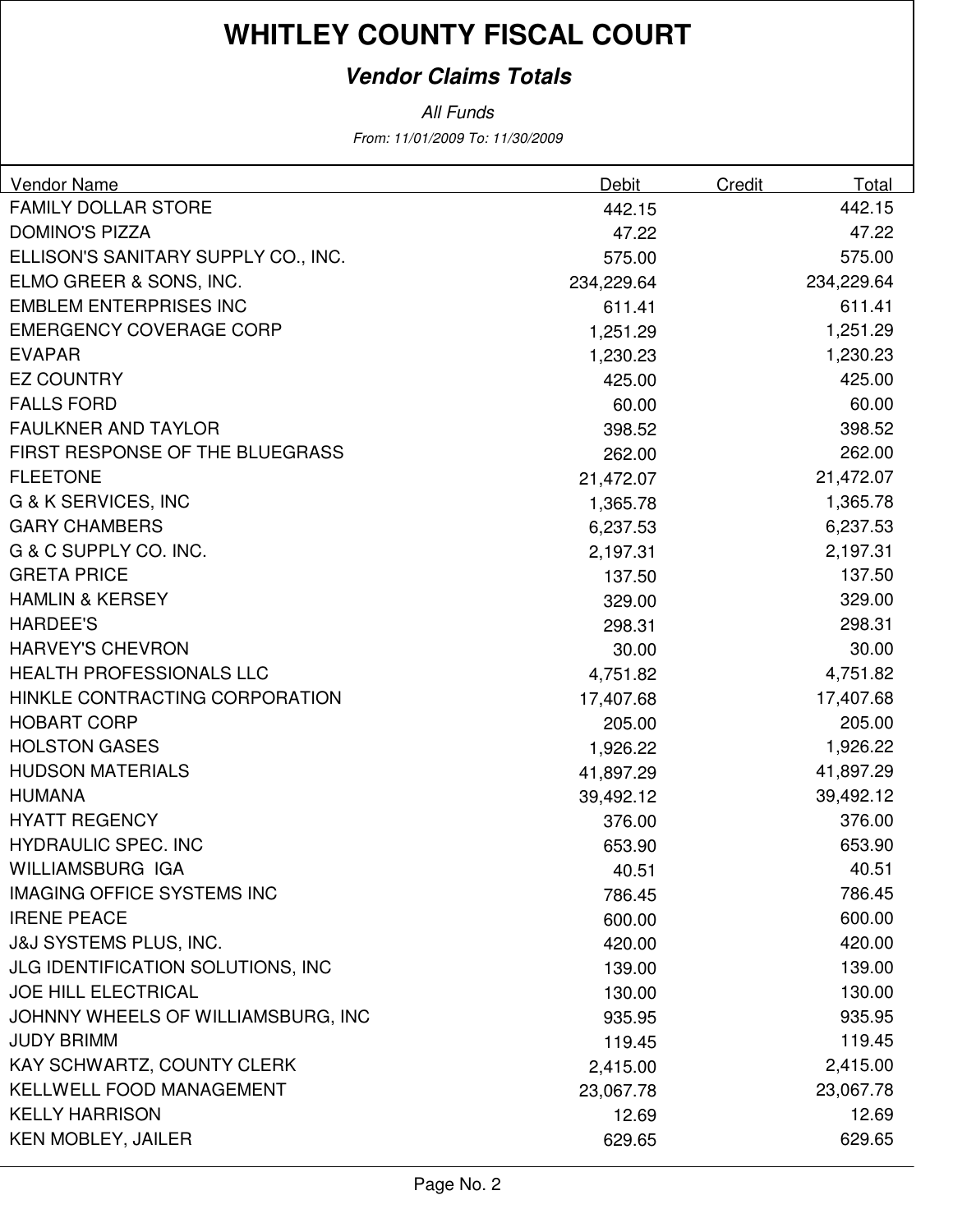### **Vendor Claims Totals**

| <b>Vendor Name</b>                       | Debit     | Credit | Total     |
|------------------------------------------|-----------|--------|-----------|
| KU                                       | 9,388.71  |        | 9,388.71  |
| <b>KEY TECHNOLOGIES</b>                  | 760.00    |        | 760.00    |
| <b>KFC</b>                               | 275.24    |        | 275.24    |
| KNOX-WHITLEY HUMANE ASSOCAITION, INC,    | 7,500.00  |        | 7,500.00  |
| <b>KOORSEN PROTECTION SERVICE</b>        | 851.60    |        | 851.60    |
| KY BOARD OF EMERGENCY MEDICAL SERVICES   | 660.00    |        | 660.00    |
| KY JAILERS ASSOC.                        | 750.00    |        | 750.00    |
| <b>KENTUCKY RETIREMENT SYSTEM</b>        | 3,926.12  |        | 3,926.12  |
| <b>KENTUCKY STATE TREASURER</b>          | 181.00    |        | 181.00    |
| <b>LESLIE'S USED TIRES</b>               | 479.80    |        | 479.80    |
| <b>LAWRENCE HODGE, SHERIFF</b>           | 69,079.19 |        | 69,079.19 |
| <b>LONDON RADIO SERVICE</b>              | 95,378.41 |        | 95,378.41 |
| <b>LYTTLE'S TELEPHONE</b>                | 50.00     |        | 50.00     |
| MAIDEN DRUG CO.                          | 120.00    |        | 120.00    |
| <b>MARTIN'S PETERBILT</b>                | 1,162.00  |        | 1,162.00  |
| <b>MCDONALD'S</b>                        | 332.80    |        | 332.80    |
| <b>MED TECH MEDICAL SERVICES LLC</b>     | 1,167.18  |        | 1,167.18  |
| <b>FISCALSOFT CORPORATION</b>            | 3,500.00  |        | 3,500.00  |
| <b>MOBILE SATELLITE VENTURES</b>         | 77.62     |        | 77.62     |
| <b>MORGAN TRUCK PARTS</b>                | 1,175.44  |        | 1,175.44  |
| <b>MOUNTAIN CLASSIC SCHOLARSHIP FUND</b> | 1,000.00  |        | 1,000.00  |
| MUSTER ASSOC. INC.                       | 10,500.00 |        | 10,500.00 |
| <b>NACO</b>                              | 745.00    |        | 745.00    |
| <b>NENA</b>                              | 120.00    |        | 120.00    |
| <b>NEWS JOURNAL</b>                      | 235.87    |        | 235.87    |
| NEWWAVE COMMUNICATIONS                   | 35.74     |        | 35.74     |
| <b>NOBLE MEDICAL, INC</b>                | 1,073.65  |        | 1,073.65  |
| <b>OSCAR DAVENPORT</b>                   | 309.97    |        | 309.97    |
| <b>OWENS AUTO PARTS</b>                  | 1,164.63  |        | 1,164.63  |
| PAGE, WOLFBURG & WIRTH, LLC              | 175.00    |        | 175.00    |
| PATTERSON CREEK VFD                      | 200.00    |        | 200.00    |
| PHIL BRENNENSTUHL                        | 152.37    |        | 152.37    |
| PIZZA HUT                                | 139.69    |        | 139.69    |
| PLEASANT VIEW ELEMENTARY                 | 520.00    |        | 520.00    |
| POFF CARTING SERVICE                     | 3,216.10  |        | 3,216.10  |
| PREFERRED LAB SERVICE                    | 270.00    |        | 270.00    |
| PREWITT FARM SUPPLY                      | 152.45    |        | 152.45    |
| PRINT SOURCE CONSULTING                  | 187.89    |        | 187.89    |
| <b>QUALITY CARE AUTO SERVICE</b>         | 6,943.06  |        | 6,943.06  |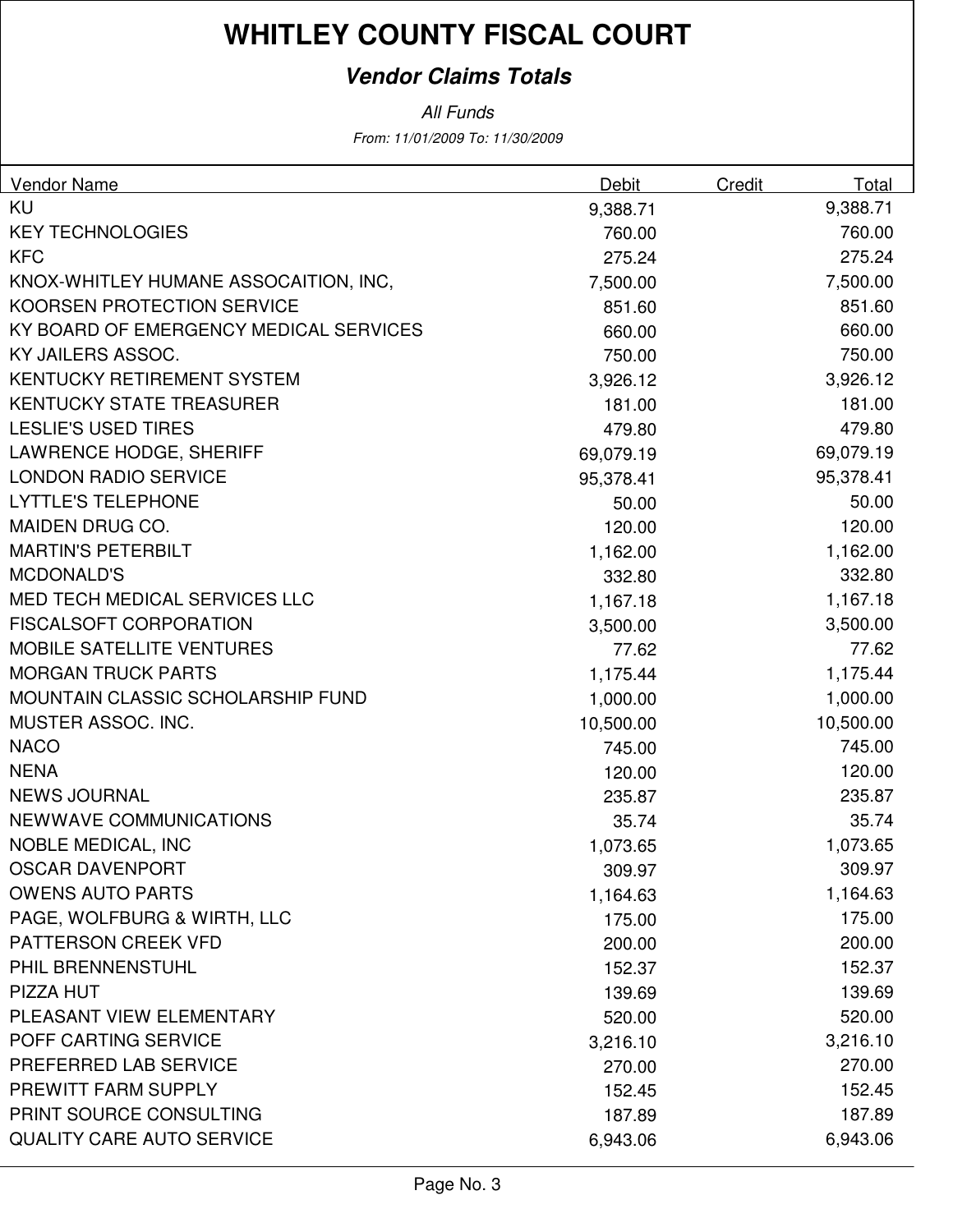### **Vendor Claims Totals**

| Vendor Name                              | Debit      | Credit | Total      |
|------------------------------------------|------------|--------|------------|
| <b>QUARTER MASTER</b>                    | 171.03     |        | 171.03     |
| <b>QUILL CORPORATION</b>                 | 2,558.03   |        | 2,558.03   |
| <b>RADIO SHACK</b>                       | 2,855.98   |        | 2,855.98   |
| <b>RIVERSIDE PRODUCE</b>                 | 311.66     |        | 311.66     |
| <b>ROBERT MOSES</b>                      | 300.00     |        | 300.00     |
| <b>ROGER WELLS</b>                       | 204.30     |        | 204.30     |
| RONNIE MOSES, P V A                      | 6,000.00   |        | 6,000.00   |
| <b>SAFECO</b>                            | 200.00     |        | 200.00     |
| <b>SAGE SOFTWARE</b>                     | 665.00     |        | 665.00     |
| <b>SARAH BOYD</b>                        | 139.70     |        | 139.70     |
| <b>SCOTT LAMBDIN</b>                     | 275.00     |        | 275.00     |
| <b>J.A. SEXAUER</b>                      | 118.65     |        | 118.65     |
| <b>SGT JOES</b>                          | 3,265.00   |        | 3,265.00   |
| SIMPLEX TIME RECORDER CO.                |            |        |            |
| SIMPLEX GRINNELL LP                      | 185.00     |        | 185.00     |
| <b>SMITH'S AUTO SERVICE</b>              | 2,374.78   |        | 2,374.78   |
| SOUTHEASTERN EMERGENCY EQUIP.            | 76.00      |        | 76.00      |
| SOUTHEASTERN KY MAINTENANCE              | 420.00     |        | 420.00     |
| SOUTH EASTERN JANITORIAL SUPPLY          | 171.87     |        | 171.87     |
| STERICYCLE, INC.                         | 242.80     |        | 242.80     |
| <b>SUBWAY</b>                            | 220.34     |        | 220.34     |
| <b>TEN TEC</b>                           | 101.45     |        | 101.45     |
| THE BANK OF NEW YORK                     | 87.75      |        | 87.75      |
| THE HOSE HOUSE, INC.                     | 9.69       |        | 9.69       |
| <b>THOMAS WILSON</b>                     | 150.00     |        | 150.00     |
| T & L STEEL, INC.                        | 1,405.41   |        | 1,405.41   |
| <b>TRACY WEST</b>                        | 146.18     |        | 146.18     |
| <b>TRAYCO</b>                            | 1,076.86   |        | 1,076.86   |
| 2 GETON NET, INC.                        | 1,139.82   |        | 1,139.82   |
| <b>TWO-WAY RADIO</b>                     | 585.20     |        | 585.20     |
| UMWA HEALTH & RETIREMENT                 | 469.56     |        | 469.56     |
| UNLIMITED FLUID POWER INC                | 770.00     |        | 770.00     |
| <b>U.S. POSTMASTER</b>                   | 1,760.00   |        | 1,760.00   |
| <b>WAYNE WILSON</b>                      | 25.51      |        | 25.51      |
| WHITLEY CO FISCAL COURT PAYROLL, REV.A/C | 298,007.05 |        | 298,007.05 |
| W D BRYANT & SONS INC.                   | 3,459.90   |        | 3,459.90   |
| <b>WENDY'S</b>                           | 359.91     |        | 359.91     |
| <b>WHAYNE SUPPLY COMPANY</b>             | 546.47     |        | 546.47     |
| <b>WHIPLASH SIGNS &amp; APPAREL</b>      | 450.00     |        | 450.00     |